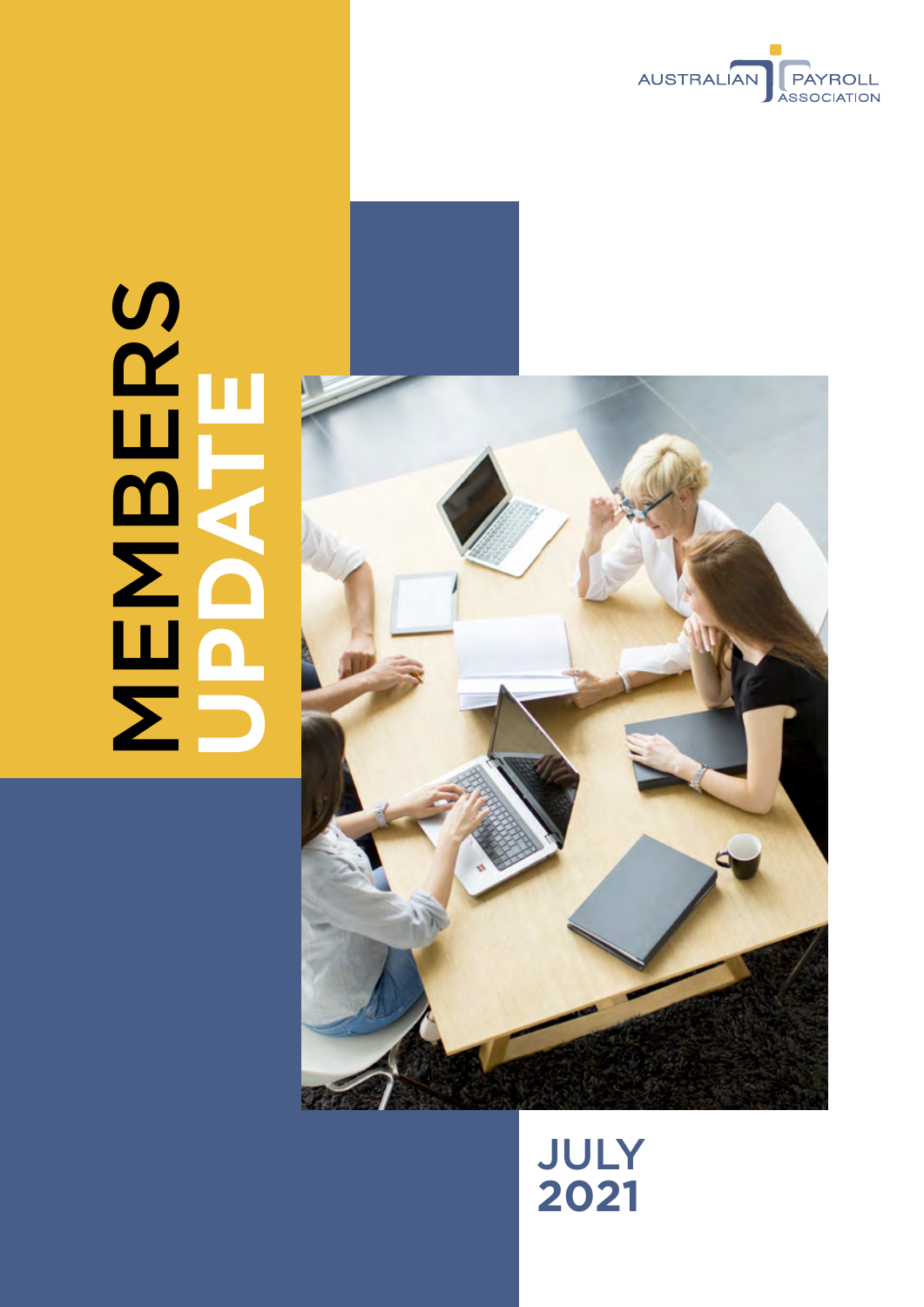

#### In this month's members update we look at:

- STP Phase 2 Employer quide
- New financial year updates
- **Fair Work Pay Guides**
- **Clerk Award Schedule I**
- How can employees access their Income Statement?
- Super Reforms Your Super, Your future Effective 1st November

#### **Welcome to the July 2021 member's update**

Many of us are busy finalising year end, but it is important to take the time to go over the changes for the new financial year. In this month's members update we will look at what changes the new financial year will bring.

We will also look at Income Statements and how employees can access them instead of receiving them from employers.

Lastly, we will touch on the new changes that are coming in on the 1st of November for Superannuation. Now, let's start the new financial year well.

# STP Phase 2 Employer Guide

These guidelines aim to help you understand what is required for STP Phase 2 reporting through your STP Phase 2 enabled software. The mandatory start date for STP Phase 2 reporting is 1 January 2022. Below is the STP Phase 2 Employer Guide. Your payroll software provider will reach out to you regarding the transition, including whether they have received a deferral from the ATO for the go live date.

*[https://www.ato.gov.au/Business/Single-Touch-Payroll/In-detail/Single-Touch-Payroll-Phase-2-employer](https://www.ato.gov.au/Business/Single-Touch-Payroll/In-detail/Single-Touch-Payroll-Phase-2-employer-reporting-guidelines/)[reporting-guidelines/](https://www.ato.gov.au/Business/Single-Touch-Payroll/In-detail/Single-Touch-Payroll-Phase-2-employer-reporting-guidelines/)*

# Summary of new financial year updates and thresholds

#### **Maximum Superannuation Contribution Base (MSCB)**

The maximum contribution base is used to identify the most an employer is legally required to pay as part of the super guarantee in a particular fiscal quarter. Legally, the employer doesn't need to pay any further super contributions for income over the MSCB level, though there is no prohibition against doing so. The MCB will increase to **\$58,920** per quarter from 1 July 2021.

#### **Superannuation Guarantee (SG) rate**

In the new Financial Year, the legislated SG rate will increase from 9.5% to **10%** from the first payment date in the new financial year.

#### **Concessional Super cap**

Concessional contributions include:

- employer contributions (including contributions made under a salary sacrifice arrangement)
- personal contributions claimed as a tax deduction.

The new concessional contribution cap is **\$27,500** for 2021-22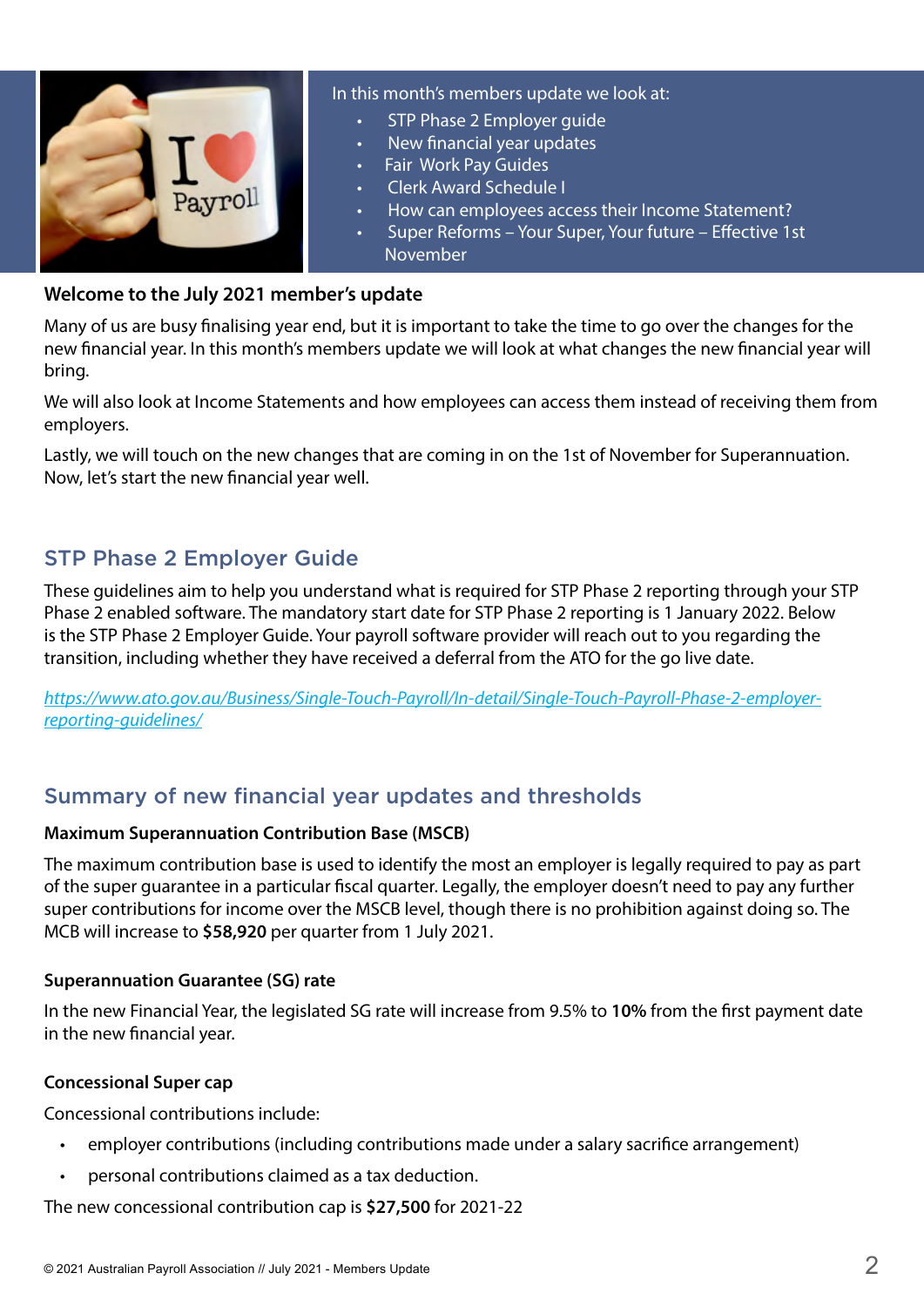#### **Non-concessional contributions and contribution caps**

Non-concessional contributions are:

- from an employees after-tax income
- not taxed upon entry into the employees super fund.

From 1 July 2021, the non-concessional contributions cap is being increased to **\$110,000** as a result of indexation in line with average weekly ordinary time earnings (AWOTE).

#### **Tax rates and income thresholds**

The Federal Budget did not result in any changes to tax rates or income thresholds for the 2021-22 financial year.

#### **Study and Training Support Loans (STSL)**

STSL updates have been applied for the new financial year due to the annual indexing of the repayment income threshold

*<https://www.ato.gov.au/Rates/Tax-tables/#Taxtablesupdatedthatapplyfrom1July2020>*

#### **Genuine redundancy cap**

The genuine redundancy cap has increased to **\$11,341** (base limit) and then **\$5,672** for each completed year of service.

#### **Employment Termination Payment (ETP) cap**

The ETP cap for life benefit and death benefit termination payments has increased to **\$225,000**.

#### **National minimum wage**

The national minimum wage is currently **\$20.33** per hour or **\$772.60** per 38 hour week (before tax).

Casual employees covered by the national minimum wage also get at least a 25% casual loading.

#### **Cents per Kilometre**

**72 cents** per km for 2020–21 and 2021–22

# **ATO Reasonable Rates for Overtime Meal Allowances and Overnight Travel Allowances**

The ATO has released the tax determination for the new income year, with the Overtime Meal Allowances reasonable rate being set at **\$32.50**

This, and the reasonable amounts for overnight travel allowances, can be found in TD2021/6

*<https://www.ato.gov.au/law/view/pdf/pbr/td2021-006.pdf>*

# **Increase to the high-income threshold**

The high-income threshold increases from \$153,600 to **\$158,500**. This amount affects how a modern award applies to an employee, and affects an employee's access to the unfair dismissal jurisdiction of the Fair Work Commission.

In addition, this threshold affects the calculation of LSL when factoring in bonuses and commissions received by the worker. These payments are averaged over the previous 12 months (or averaged over the previous five years if the five year average pay rate is used) and added to the weekly rate used to calculate the leave payment for NSW LSL. However, bonuses paid to workers who are otherwise paid in excess of \$158,500 annually are not included.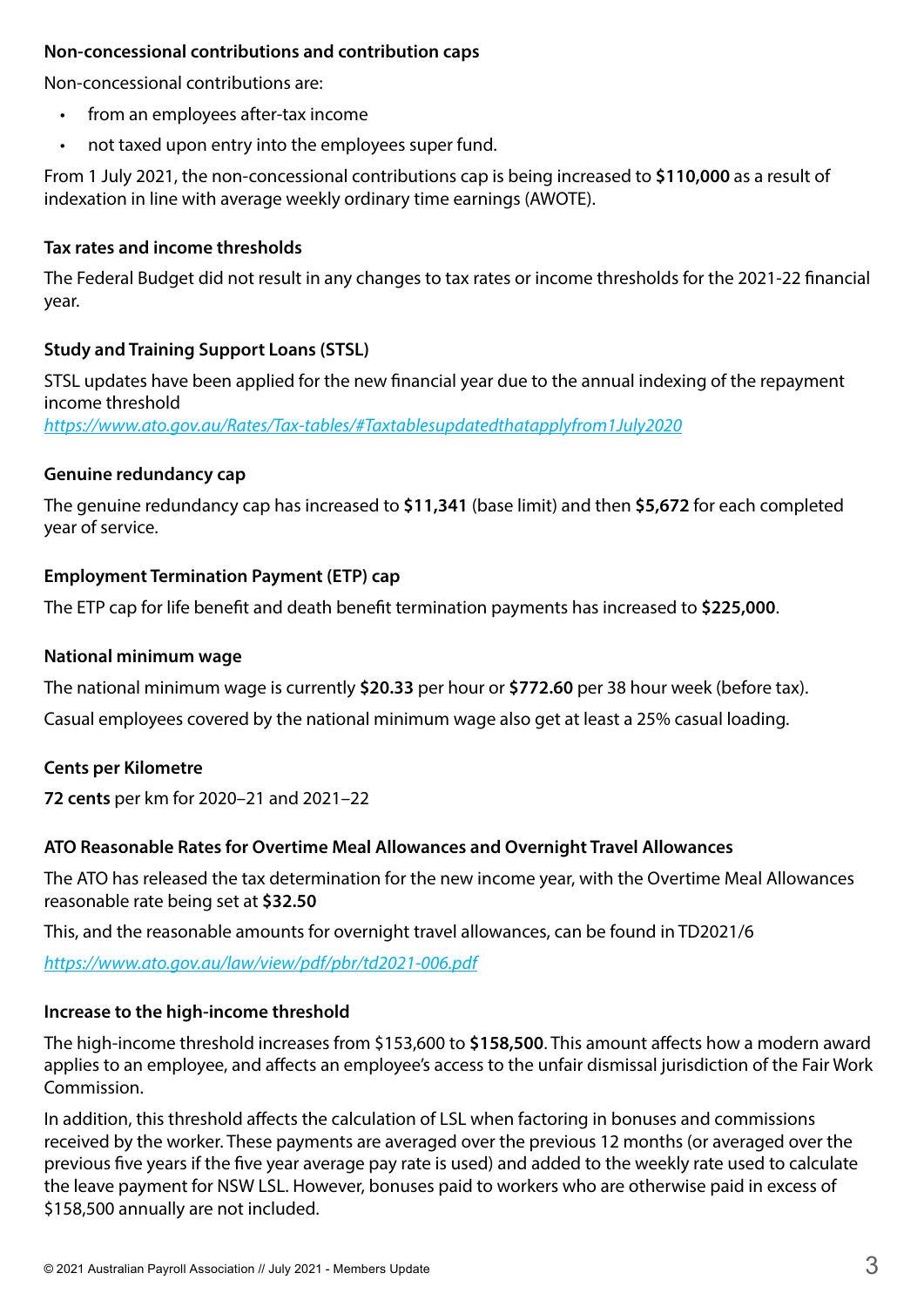#### **Payroll Tax**

ACT has changed their Payroll Tax annual return date to 28 July.

Payroll Tax exemption rate for cents per km is now 72 cents

| <b>State</b> | <b>Monthly threshold</b><br>(total Australian wages)                                 | <b>Yearly threshold</b><br>(total Australian wages)                                                                                       | <b>Rate</b>                                                      | 2021-22<br>update |
|--------------|--------------------------------------------------------------------------------------|-------------------------------------------------------------------------------------------------------------------------------------------|------------------------------------------------------------------|-------------------|
| <b>NSW</b>   | \$101,918 (31 days)<br>\$98,630 (30 days)<br>\$92,055 (29 days)                      | \$1,200,000                                                                                                                               | 4.85%                                                            | ☑                 |
| <b>VIC</b>   | \$58,333                                                                             | \$700,000                                                                                                                                 | 4.85% (1.2125% if<br>85% of wages paid to<br>regional employees) | ☑                 |
| <b>SA</b>    | Is advised when you log in<br>each month. See below for<br>the calculation they use. | Does not exceed \$1.5M<br>Exceeds \$1.5M but not \$1.7M<br>Exceeds \$1.7M                                                                 | Nil<br>Variable 0-4.95%<br>4.95%                                 | ☑                 |
| <b>QLD</b>   | \$108,333                                                                            | Does not exceed \$1.3M<br>Exceeds \$1.3M but not \$6.5M<br>Exceeds \$6.5M                                                                 | <b>Nil</b><br>4.75%<br>4.95%                                     | ☑                 |
| <b>TAS</b>   | \$105,874 (31 days)<br>\$102,459 (30 days)<br>\$99,314 (29 days)                     | \$2,000,000<br>$$1,250,000 - $2,000,000$                                                                                                  | 6.10%<br>4.00%                                                   | ☑                 |
| <b>ACT</b>   | \$166,667                                                                            | \$2,000,000                                                                                                                               | 6.85%                                                            | <b>TBC</b>        |
| <b>NT</b>    | \$125,000                                                                            | \$1,500,000                                                                                                                               | 5.50%                                                            | <b>TBC</b>        |
| <b>WA</b>    | \$83,333                                                                             | Does not exceed \$1,000,000<br>Exceeds \$1m but not \$100 million<br>Exceeds \$100 million but not \$1.5 billion<br>Exceeds \$1.5 billion | Nil<br>5.50%<br>6.00%<br>6.50%                                   | <b>TBC</b>        |

## Fair Work Pay Guides

Fair Work Pay Guides for the 1 July 2021 minimum wage increase have now been published for many, but not all, Modern Awards.

You can find the pay guides here *<https://www.fairwork.gov.au/pay/minimum-wages/pay-guides>*

If your pay guide has not yet been updated for 1 July, you can subscribe to Fair Work for your specific award(s) here, and Fair Work will email you once the new pay guide is available

*<https://www.fairwork.gov.au/website-information/staying-up-to-date/subscribe-to-email-updates>*

# Clerks Award Schedule I

Schedule I for Covid flexibility has not been extended and therefore has ceased effective 30 June 2021.

## How can employees access their Income Statement?

Employers no longer need to provide employees Income Statements at the end of the Financial Year. Employees can access this instead via the employees Tax Agent/Accountant or via the ATO online services myGov.